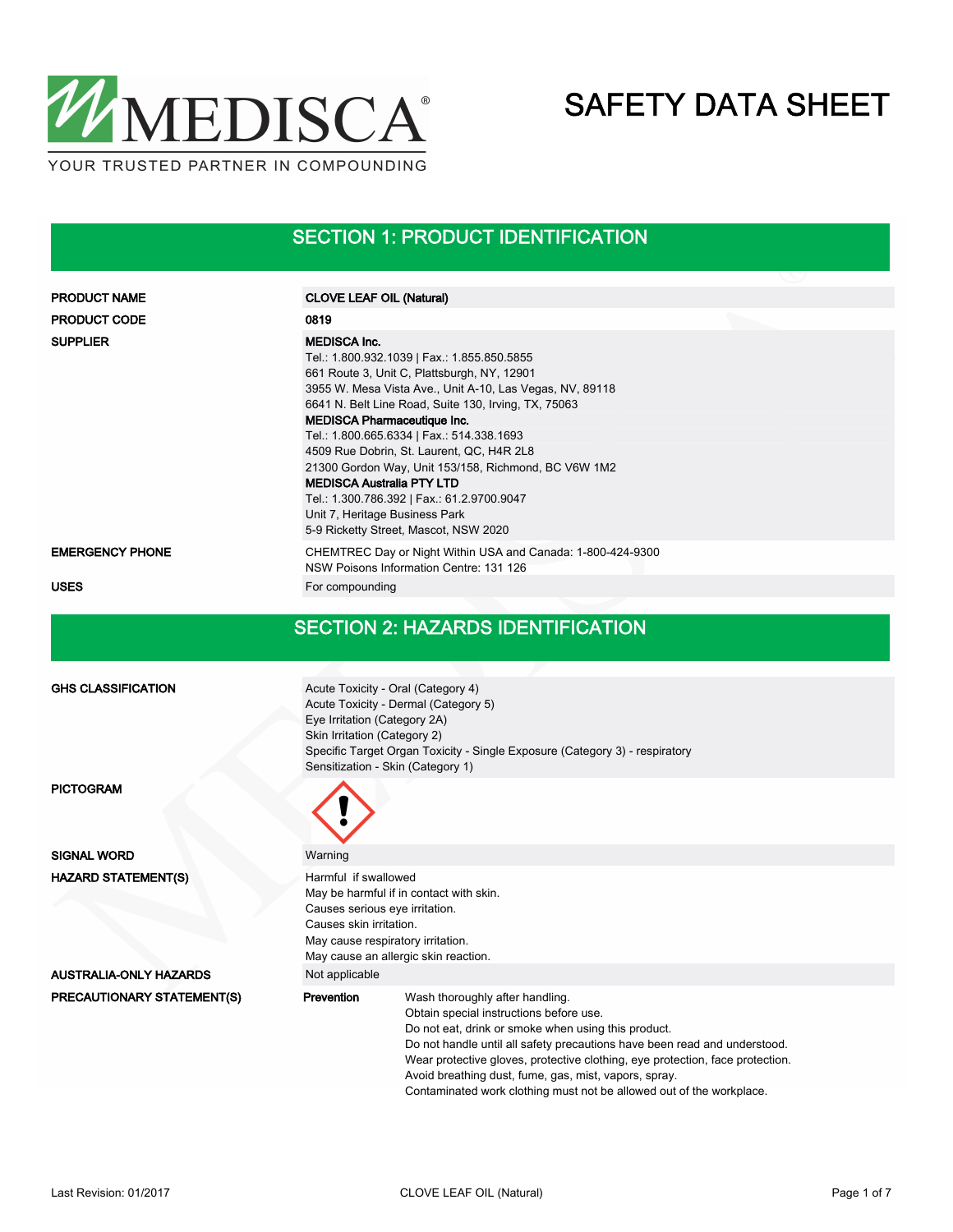

|                     | Response             | IF SWALLOWED: Immediately call a poison center or medical professional; Rinse mouth.<br>IF IN EYES: Rinse cautiously with water for several minutes. Remove contact lenses, if<br>present and easy to do. Continue rinsing. If eye irritation persists: Get medical<br>advice/attention.<br>IF ON SKIN: Wash with plenty of water. If skin irritation occurs: Get medical<br>advice/attention. Take off contaminated clothing and wash it before reuse.<br>IF EXPOSED OR CONCERNED: Get medical advice/attention. |                  |  |                                                                            |   |  |  |
|---------------------|----------------------|-------------------------------------------------------------------------------------------------------------------------------------------------------------------------------------------------------------------------------------------------------------------------------------------------------------------------------------------------------------------------------------------------------------------------------------------------------------------------------------------------------------------|------------------|--|----------------------------------------------------------------------------|---|--|--|
|                     | Storage              |                                                                                                                                                                                                                                                                                                                                                                                                                                                                                                                   | Store locked up. |  |                                                                            |   |  |  |
|                     | Disposal             |                                                                                                                                                                                                                                                                                                                                                                                                                                                                                                                   |                  |  | Dispose of contents and/or container in accordance with local regulations. |   |  |  |
| HMIS CLASSIFICATION | <b>Health Hazard</b> |                                                                                                                                                                                                                                                                                                                                                                                                                                                                                                                   |                  |  | <b>Flammability</b>                                                        |   |  |  |
|                     | Reactivity           |                                                                                                                                                                                                                                                                                                                                                                                                                                                                                                                   | 0                |  | <b>Personal Protection</b>                                                 | Е |  |  |

#### SECTION 3: COMPOSITION/INFORMATION ON INGREDIENTS

| <b>CHEMICAL NAME</b>        | Not applicable                                                                                             |                   |             |
|-----------------------------|------------------------------------------------------------------------------------------------------------|-------------------|-------------|
| <b>BOTANICAL NAME</b>       | Eugenia aromaticum, Caryophyllus aromaticus L., Eugenia caryophyllata                                      |                   |             |
| <b>SYNONYM</b>              | Not applicable                                                                                             |                   |             |
| <b>CHEMICAL FORMULA</b>     | Not applicable                                                                                             |                   |             |
| <b>CAS NUMBER</b>           | 8015-97-2                                                                                                  |                   |             |
| <b>ALTERNATE CAS NUMBER</b> | Not applicable                                                                                             |                   |             |
| <b>MOLECULAR WEIGHT</b>     | Not applicable                                                                                             |                   |             |
| <b>COMPOSITION</b>          | <b>CHEMICAL NAME</b>                                                                                       | <b>CAS NUMBER</b> | % BY WEIGHT |
|                             | CLOVE LEAF OIL (Natural)                                                                                   | 8015-97-2         | 100         |
|                             | There are no additional ingredients present which, within the current knowledge of the supplier and in the |                   |             |

concentrations applicable, are classified as health hazards and hence require reporting in this section.

#### SECTION 4: FIRST-AID MEASURES

| IN CASE OF EYE CONTACT      | Flush with copious amounts of water for 15 minutes, separating eyelids with fingers. If irritation persists seek<br>medical aid. |
|-----------------------------|----------------------------------------------------------------------------------------------------------------------------------|
| IN CASE OF SKIN CONTACT     | Wash with soap & water for 15 minutes. If irritation persists seek medical aid.                                                  |
| <b>IF SWALLOWED</b>         | Call a physician. Wash out mouth with water. Do not induce vomiting without medical advice.                                      |
| <b>IF INHALED</b>           | Remove to fresh air. If not breathing, give artificial respiration. If breathing is difficult, give oxygen. Call a<br>physician. |
| <b>SYMPTOMS AND EFFECTS</b> | Not expected to present a significant hazard under anticipated conditions of normal use.                                         |

## SECTION 5: FIREFIGHTING MEASURES

| <b>SPECIFIC HAZARDS ARISING FROM</b><br><b>THE CHEMICAL</b> | Not applicable                                                                                                                                                                             |
|-------------------------------------------------------------|--------------------------------------------------------------------------------------------------------------------------------------------------------------------------------------------|
| <b>FLAMMABLE PROPERTIES</b>                                 | May be combustible at high temperature                                                                                                                                                     |
| <b>HAZARDOUS COMBUSTION PRODUCTS</b>                        | Under fire conditions, hazardous fumes will be present.                                                                                                                                    |
| <b>EXTINGUISHING MEDIA</b>                                  | <b>Small fire:</b> dry chemical, CO <sub>2</sub> or water spray. Large fire: dry chemical, CO <sub>2</sub> , alcohol resistant foam or water<br>spray. Do not get water inside containers. |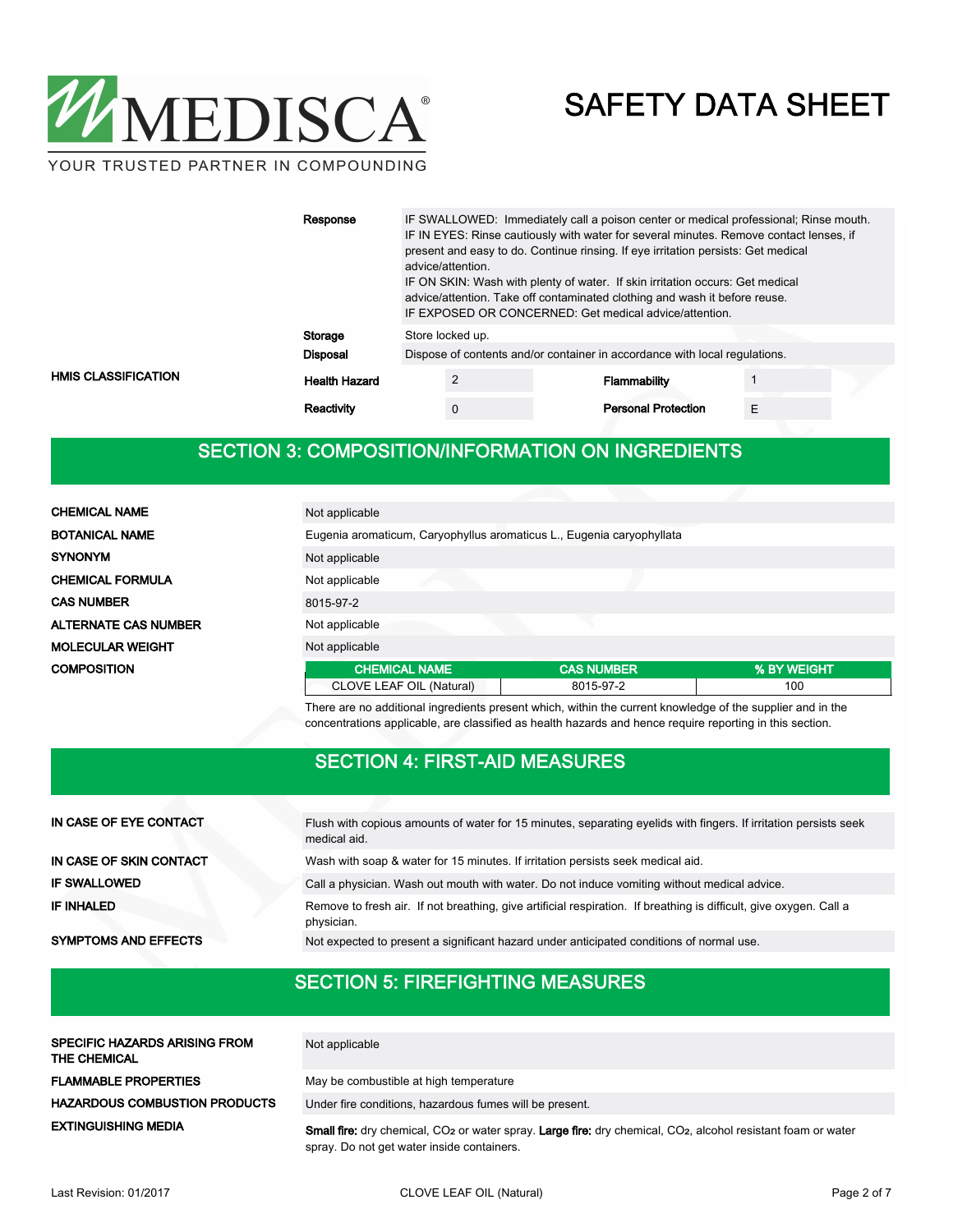

PRECAUTIONS FOR FIREFIGHTERS

PROTECTIVE EQUIPMENT AND Wear self-contained breathing apparatus and protective clothing to prevent contact with skin and eyes.

#### SECTION 6: ACCIDENTAL RELEASE MEASURES

| PERSONAL PRECAUTIONS                                    | Wear respiratory protection. Avoid breathing vapours, mist or gas. Ensure adequate ventilation. Evacuate<br>personnel to safe areas.                                                                                                                                                                                                                                                                                                                                                                                                                                                                                                                |
|---------------------------------------------------------|-----------------------------------------------------------------------------------------------------------------------------------------------------------------------------------------------------------------------------------------------------------------------------------------------------------------------------------------------------------------------------------------------------------------------------------------------------------------------------------------------------------------------------------------------------------------------------------------------------------------------------------------------------|
| <b>METHODS &amp; MATERIAL FOR</b><br><b>CONTAINMENT</b> | On land, sweep or shovel into suitable containers.                                                                                                                                                                                                                                                                                                                                                                                                                                                                                                                                                                                                  |
| <b>CLEANUP PROCEDURE</b>                                | Do not touch damaged containers or spilled material unless wearing appropriate protective clothing. Wear<br>respirator, chemical safety goggles, rubber boots and heavy rubber gloves. Stop leak if you can do it without<br>risk. Prevent entry into waterways, sewers, basements or confined areas. Shut off all sources of ignition.<br>Evacuate the area. If necessary, employ water fog to disperse the vapors. Absorb the matter with compatible<br>vermiculite or other absorbing material. Place in a suitable container and retain for disposal. Ventilate and clean<br>the affected area. Do not flush into sewerage system or to drains. |

#### SECTION 7: HANDLING AND STORAGE

PRECAUTIONS FOR SAFE HANDLING

STORAGE CONDITIONS

Do not inhale. Avoid contact with eyes, skin and clothing. Avoid prolonged or repeated exposure. Wash thoroughly after handling.

Store in original container, tightly sealed and preferably full containers in cool, dry and ventilated area. Protect from heat/overheating and light sources. Store in accordance with local regulations. Eliminate all ignition sources. Separate from oxidizing materials. Containers that have been opened must be carefully resealed and kept upright to prevent leakage. Do not store in unlabelled containers. Use appropriate containment to avoid environmental contamination. Incompatibility: PVC bottles softened and distorted fairly rapidly in the presence of clove oil, which should not be stored or dispensed in such bottles. Keep in glass, suitable plastic, aluminum or lacquer-lined containers.

Preserve in tight containers, away from light, heat and sources of ignition.

#### SECTION 8: EXPOSURE CONTROLS/ PERSONAL PROTECTION

#### Chemical Name: CLOVE LEAF OIL (Natural) CAS #: 8015-97-2

|                          | <b>TWA</b> | Ceiling | <b>STEL</b> | <b>REL</b> | <b>IDLH</b> | <b>Remarks</b> |
|--------------------------|------------|---------|-------------|------------|-------------|----------------|
| <b>OSHA PEL</b>          | N/L        | N/L     |             |            |             |                |
| <b>ACGIH TLV</b>         | N/L        | N/L     | 'N/L        |            |             |                |
| <b>NIOSH</b>             | IN/L       | N/L     | N/L         | N/L        | N/L         |                |
| <b>AIHA WEEL</b>         | N/L        | N/L     | N/L         |            |             |                |
| Safe Work Australia HSIS | N/L        | N/L     | N/L         |            | -           | .              |
| <b>HSE</b>               | N/L        | N/L     | N/L         |            |             |                |

N/L = Not Listed

EXPOSURE GUIDELINES

Consult local authorities for provincial or state exposure limits. Particulates not otherwise regulated, respirable fraction: 5 mg/m³

PERSONAL PROTECTIVE EQUIPMENT

Eyes: Wear appropriate protective eyeglasses or chemical safety goggles as described by WHMIS or OSHA's eye and face protection regulations in 29 CFR 1910.133 or European Standard EN166. Skin: Wear appropriate gloves to prevent skin exposure. Clothing: Wear appropriate protective clothing to minimize contact with skin. Respirators: Follow WHMIS or OSHA respirator regulations found in 29 CFR 1910.134 or European Standard EN 149. Use a NIOSH/MSHA or European Standard EN 149 approved respirator if exposure limits are exceeded or if irritation or other symptoms are experienced.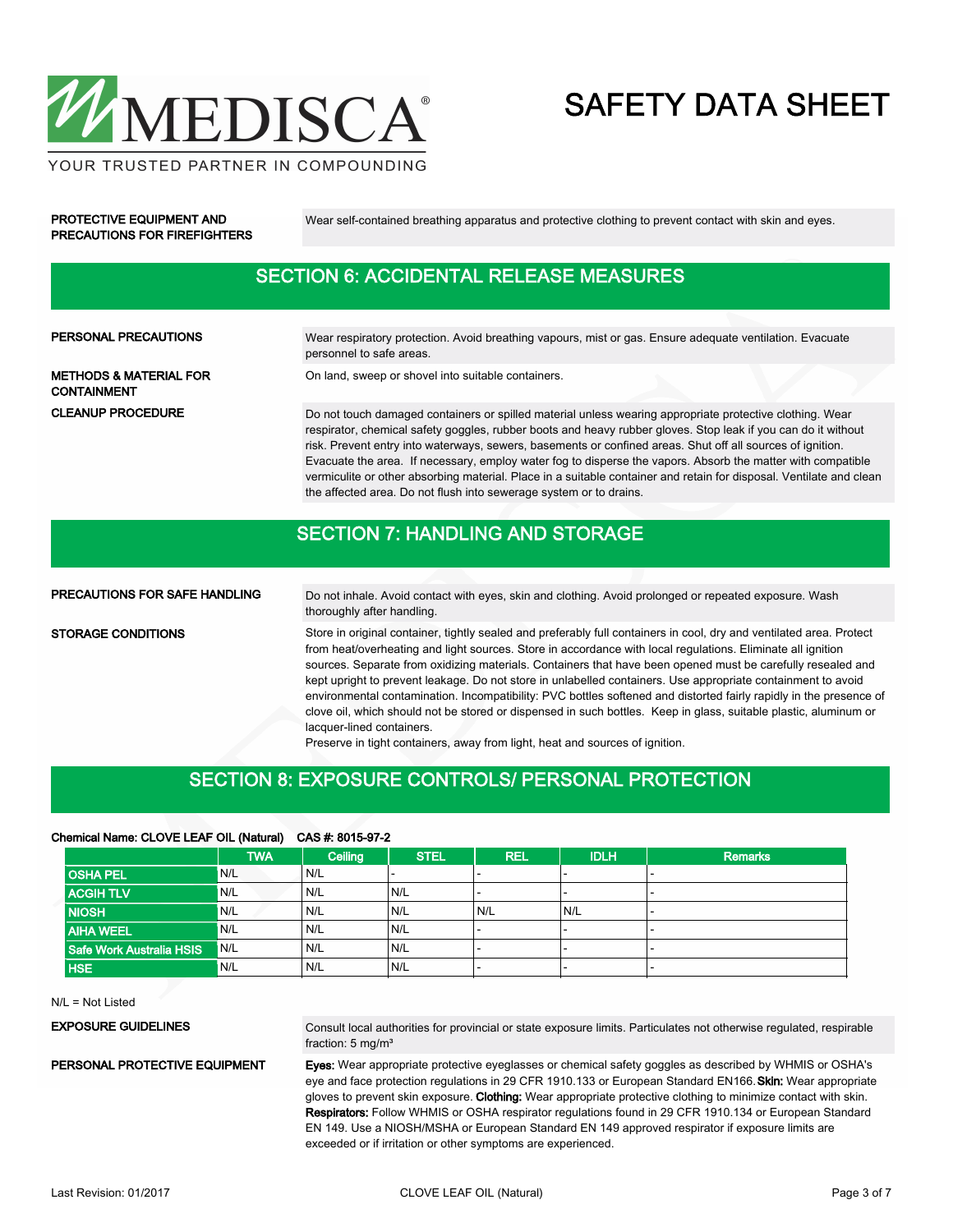

SPECIFIC ENGINEERING CONTROLS Adequate mechanical ventilation. Fumehood, eye wash station, and safety shower.

#### SECTION 9: PHYSICAL AND CHEMICAL PROPERTIES

| <b>PHYSICAL STATE</b>                                | Liquid |                                                                                                                                                                   |  |                                                      |               |  |                          |                       |  |  |  |  |
|------------------------------------------------------|--------|-------------------------------------------------------------------------------------------------------------------------------------------------------------------|--|------------------------------------------------------|---------------|--|--------------------------|-----------------------|--|--|--|--|
| <b>DESCRIPTION</b>                                   |        | Pale yellow to dark yellow liquid with a characteristic odor of clove.                                                                                            |  |                                                      |               |  |                          |                       |  |  |  |  |
| <b>SOLUBILITY</b>                                    |        | Soluble in propylene glycol and in most fixed oils with slight opalescence, and it is relatively insoluble in glycerin and in mineral oil.<br>Insoluble in water. |  |                                                      |               |  |                          |                       |  |  |  |  |
| <b>ODOR</b>                                          |        | Characteristic odor of clove                                                                                                                                      |  |                                                      |               |  |                          |                       |  |  |  |  |
| <b>FLAMMABILITY</b>                                  |        | May be combustible at high temperature                                                                                                                            |  |                                                      |               |  |                          |                       |  |  |  |  |
| <b>ODOR THRESHOLD</b>                                |        | Not available                                                                                                                                                     |  | pH                                                   | Not available |  | <b>MELTING POINT</b>     | Not available         |  |  |  |  |
| <b>BOILING POINT</b>                                 |        | Not available                                                                                                                                                     |  | <b>FREEZING POINT</b>                                | Not available |  | <b>FLASH POINT</b>       | >93 °C. >199.4 °<br>F |  |  |  |  |
| <b>SPECIFIC GRAVITY</b>                              |        | $1.000 - 1.050$<br>$(25^{\circ}C)$                                                                                                                                |  | <b>EVAPORATION RATE</b>                              | Not available |  | <b>EXPLOSIVE LIMIT</b>   | Not available         |  |  |  |  |
| <b>UPPER FLAMMABLE/</b><br><b>EXPLOSIVE LIMIT(S)</b> |        | Not available                                                                                                                                                     |  | <b>LOWER FLAMMABLE/</b><br><b>EXPLOSIVE LIMIT(S)</b> | Not available |  | <b>VAPOR PRESSURE</b>    | Not available         |  |  |  |  |
| <b>VAPOR DENSITY</b><br>$(AIR = 1)$                  |        | Not available                                                                                                                                                     |  | <b>RELATIVE DENSITY</b><br>$(WATER = 1)$             | Not available |  | log P<br>(OCTANOL-WATER) | Not available         |  |  |  |  |
| <b>AUTO-IGNITION</b><br><b>TEMPERATURE</b>           |        | Not available                                                                                                                                                     |  | <b>DECOMPOSITION</b><br>TEMPERATURE                  | Not available |  | <b>VISCOSITY</b>         | Not available         |  |  |  |  |

## SECTION 10: STABILITY AND REACTIVITY

| <b>REACTIVITY</b>                                 | Not established                                                                                                                                              |
|---------------------------------------------------|--------------------------------------------------------------------------------------------------------------------------------------------------------------|
| <b>STABILITY</b>                                  | Stable under recommended storage conditions                                                                                                                  |
| <b>MATERIALS TO AVOID</b>                         | Strong oxidants. PVC bottles softened and distorted fairly rapidly in the presence of clove oil, which should not<br>be stored or dispensed in such bottles. |
| <b>HAZARDOUS DECOMPOSITION</b><br><b>PRODUCTS</b> | Toxic fumes of carbon monoxide, carbon dioxide, nitrogen oxides and other gases may occur                                                                    |
| <b>HAZARDOUS POLYMERIZATION</b>                   | Will not occur                                                                                                                                               |
| <b>POSSIBLITY OF HAZARDOUS</b><br><b>REACTION</b> | Not established                                                                                                                                              |
| <b>CONDITIONS TO AVOID</b>                        | Moisture, sunlight and extreme temperatures                                                                                                                  |
|                                                   |                                                                                                                                                              |

#### SECTION 11: TOXICOLOGICAL INFORMATION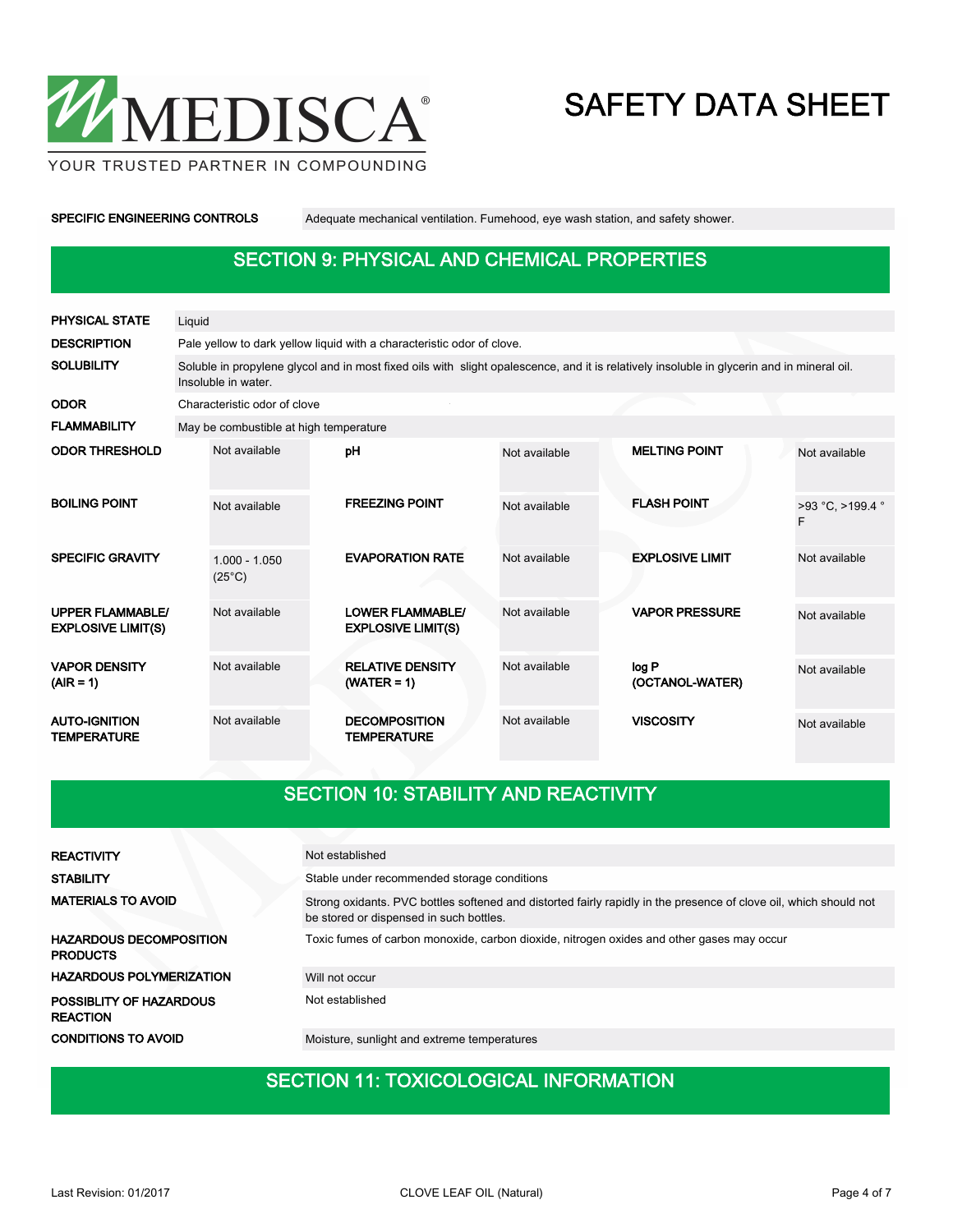

Oral: Rat: LD50: (mg/kg): 1370-2650 Dermal: Rabbit LD50: (mg/kg): 5000 Inhalation: Rat: LD50: (mg/L/4hr): Not available ACUTE TOXICITY SKIN CORROSION/IRRITATION Causes skin irritation. SERIOUS EYE DAMAGE/EYE Causes serious eye irritation. IRRITATION Respiratory sensitization: Due to lack of data the classification is not possible. Skin sensitization: Contains Eugenol which may cause hypersensitivity. RESPIRATORY OR SKIN **SENSITIZATION** GERM CELL MUTAGENICITY Due to lack of data the classification is not possible. CARCINOGENICITY OSHA CLOVE LEAF OIL (Natural) is not listed. NTP CLOVE LEAF OIL (Natural) is not listed. IARC CLOVE LEAF OIL (Natural) is not evaluated. This product does not contain any chemicals known to the State of California to cause cancer, birth defects, or any other reproductive harm. California Proposition 65 ADDITIONAL CARCINOGENICITY INFORMATION Due to lack of data the classification is not possible. REPRODUCTIVE TOXICITY Due to lack of data the classification is not possible. SPECIFIC TARGET ORGAN TOXICITY - Inhalation - May cause respiratory irritation. SINGLE EXPOSURE SPECIFIC TARGET ORGAN TOXICITY - Due to lack of data the classification is not possible. REPEATED EXPOSURE ASPIRATION HAZARDS Due to lack of data the classification is not possible. Not expected to present a significant hazard under anticipated conditions of normal use. Eugenol is a constituent of clove oil, Eugenol is an irritant and sensitiser and can produce local anaesthesia. SIGNS AND SYMPTOMS OF EXPOSURE POTENTIAL HEALTH EFFECTS **Inhalation** May be harmful if inhaled. Causes respiratory tract irritation. Ingestion Harmful if swallowed. Skin May be harmful if absorbed through skin. Causes skin irritation. Eyes Causes serious eye irritation.

#### SECTION 12: ECOLOGICAL INFORMATION

| <b>TOXICITY</b>                  | EC50: 48 Hr: Crustacea: (mg/L): Not available<br>LC50: 96 Hr: Fish: (mg/L): Not available<br>IC50: 72 Hr: Algae: (mg/L): Not available |
|----------------------------------|----------------------------------------------------------------------------------------------------------------------------------------|
| PERSISTENCE AND DEGRADABILITY    | Generally biodegradable.                                                                                                               |
| <b>BIOACCUMULATIVE POTENTIAL</b> | Unlikely to bioaccumulate. Contaminated water must be cleared before entering sewerage.                                                |
| <b>MOBILITY IN SOIL</b>          | Insoluble in water. Very low water solubility and will form a surface film.                                                            |
| OTHER ADVERSE EFFECTS            | Not available                                                                                                                          |
|                                  | This product is not intended to be released into the environment                                                                       |

#### SECTION 13: DISPOSAL CONSIDERATIONS

WASTE DISPOSAL **Dispose of in accordance with federal / local laws and regulations**. Avoid release into the environment.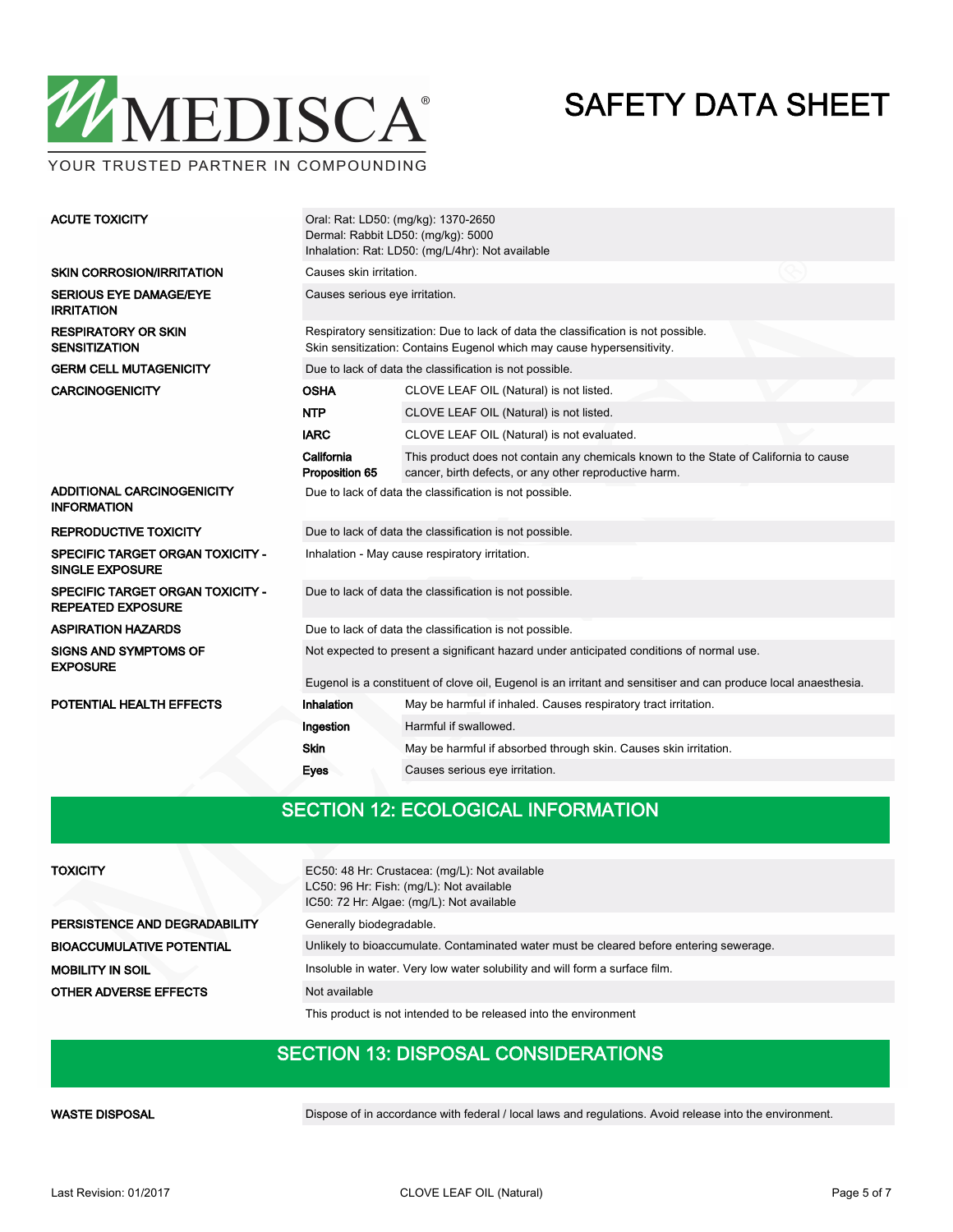

#### SECTION 14: TRANSPORT INFORMATION

| <b>UNITED STATES &amp; CANADA</b>   |                    |  |  |
|-------------------------------------|--------------------|--|--|
| UN PROPER SHIPPING NAME             | Not dangerous good |  |  |
| <b>UN NUMBER</b>                    | Not applicable     |  |  |
| <b>CLASS</b>                        | Not applicable     |  |  |
| <b>PACKING GROUP</b>                | Not applicable     |  |  |
|                                     |                    |  |  |
| <b>AUSTRALIA</b>                    |                    |  |  |
| UN PROPER SHIPPING NAME             | Not dangerous good |  |  |
| UN NUMBER                           | Not applicable     |  |  |
| <b>CLASS</b>                        | Not applicable     |  |  |
| <b>PACKING GROUP</b>                | Not applicable     |  |  |
| <b>HAZCHEM</b>                      | Not Applicable     |  |  |
|                                     |                    |  |  |
| <b>ENVIRONMENTAL HAZARDS</b>        | Not available      |  |  |
| <b>SPECIAL SHIPPING INFORMATION</b> | Not applicable     |  |  |

## SECTION 15: REGULATORY INFORMATION

| <b>Chemical Name</b><br>& CAS         | <b>CERCLA</b><br><b>40 CFR</b><br>Part 302.4 | SARA (Title III)<br><b>40 CFR</b><br>Part 372.65 | <b>Appendix A</b> | EPA 40 CFR Part 355<br><b>Appendix B</b> | <b>Pennsylvania</b> | Right-to-know<br>New Jersey | Massachusetts | California<br>Prop 65 |
|---------------------------------------|----------------------------------------------|--------------------------------------------------|-------------------|------------------------------------------|---------------------|-----------------------------|---------------|-----------------------|
| CLOVE LEAF OIL (Natural)<br>8015-97-2 | N/L                                          | N/L                                              | N/L               | N/L                                      | N/L                 | N/L                         | N/L           | N/L                   |

N/L = Not Listed; X = Listed

#### AUSTRALIAN REGULATIONS

| <b>Chemical Name</b><br>& CAS         | <b>Poisons and Therapeutic</b><br><b>Goods Regulation</b> | <b>Therapeutic Goods</b><br>Act | Code of Practices -<br><b>Illicit Drug</b><br><b>Precursors</b> |
|---------------------------------------|-----------------------------------------------------------|---------------------------------|-----------------------------------------------------------------|
| CLOVE LEAF OIL (Natural)<br>8015-97-2 | N/L                                                       | Listed as Schedule 6            | N/L                                                             |

#### SECTION 16: OTHER INFORMATION

REFERENCES Available upon request